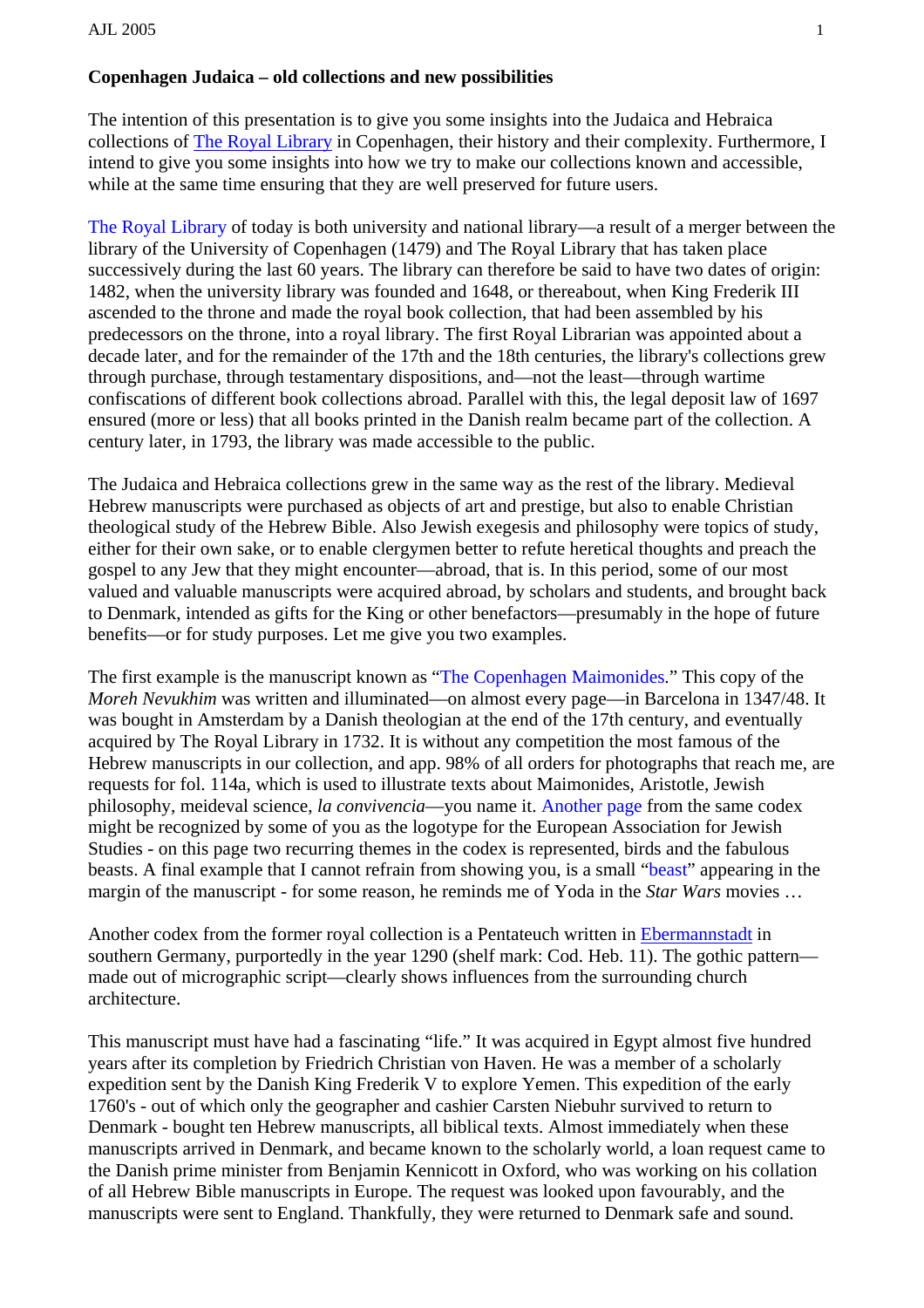So far, all the manuscripts I have mentioned were brought to Denmark by Christian scholars. The first Jews, who were permitted to settle within the Danish kingdom, arrived in 1622 to Glückstadt, a by then newly founded Danish town situated northwest of Hamburg. Settlements existed also in other towns, governed by Denmark but situated in present-day Germany, namely Altona and Wandsbeck, now part of Greater Hamburg. From these towns, from Hamburg itself and from other parts of Germany and eventually Europe, Jewish merchants and manufacturers began trickling into Denmark proper. They eventually reached Copenhagen, and in 1684, permission to hold services in the capital was granted.

Throughout the 18th century, the Jewish population of Copenhagen and other Danish towns grew slowly but steadily, but as in all the Scandinavian countries, it has never reached far beyond 0.1 per cent of the population in general.

Few Hebrew books were ever printed in Copenhagen. Most needs were catered for by the print shops in Altona and Wandsbeck. By the mid 19th century, when Denmark had lost its last German possessions, the degree of assimilation in the Danish Jewry made the needs even less. It was only through the influx of immigrants from Eastern Europe by the end of the nineteenth century, that there came a need for prints with Hebrew letters—only now the language was Yiddish. Some of the manuscripts and printed works belonging to the Jewish Congregation in Copenhagen are deposited in The Royal Library, and another part, sorted out by the Congregation in the 1980's, have recently partly been sold through private hands to Stanford University Library, where it forms [The](http://www-sul.stanford.edu/depts/spc/rbc/samson.html)  [Samson/Copenhagen Judaica Collection](http://www-sul.stanford.edu/depts/spc/rbc/samson.html) (for further information, see the paper by Beth Ryan). A minor part is also deposited in the [Danish State Archives,](http://www.sa.dk/sa/omarkiverne/english/default.htm) and finally, the Jewish Community has kept part of their collections.

Returning to The Royal Library, we have by now entered the era of the single most influential person when talking about Jewish booklore in Copenhagen and Denmark: [Rabbi David Simonsen.](http://www.jewishlibraries.org/ajlweb/publications/proceedings/proceedings2005/jansson_RabbiDavidSimonsen.jpg)

David Simonsen was born in Copenhagen in 1853. Having finished his education at the University of Copenhagen, he received his training as a Rabbi at the *Jüdisch-Theologisches Seminar* in Breslau. After graduating, he returned to Copenhagen, where he first upheld the position of assistant Rabbi. For ten years, 1892-1902, he served as chief rabbi. Stepping down – for reasons only known to him – enabled him to pursue his research interests and, above all, his book collecting.

Depending on whether one counts titles or volumes—the figures varies a lot—it is estimated that his private library held approximately 40.000 volumes. Of these, app. 20.000 volumes were Judaica and Hebraica titles. They ranged from medieval manuscripts to the latest scholarly publications, including a responsa collection numbering some 750 titles. Both first editions of Rabbinica within every conceivable field, as well as the scholarly editions of classical texts are included. Throughout his life, he was in contact with a great number of the leading scholars in Europe, and was well known to many others. One example may illustrate both his fame and the postal communications of the time: we have in our collection some of the first issues of a periodical called *Ohel Yitschaq*, published in Satmar, Hungary, from 1902 and on. These were sent to David Simonsen in the following way: you take a bound issue of the periodical, put a string around it to hold it together, put a stamp in the upper right corner, and attach a label on the cover where you write "Professor Simonsen, Kopenhagen, Denemark." Since we have it in the library, the method must have worked just fine.

The book collection was sold to the Royal Library one week before David Simonsen passed away, and became the core of the Judaica Collection at The Royal Library (regarding the catalogue, see below). But together with the book collection, The Royal Library also obtained a maybe even greater treasure: his personal archives, containing some 60.000(?) documents, most of them letters. Several attempts were made over the years to organize the contents of the archives, but for different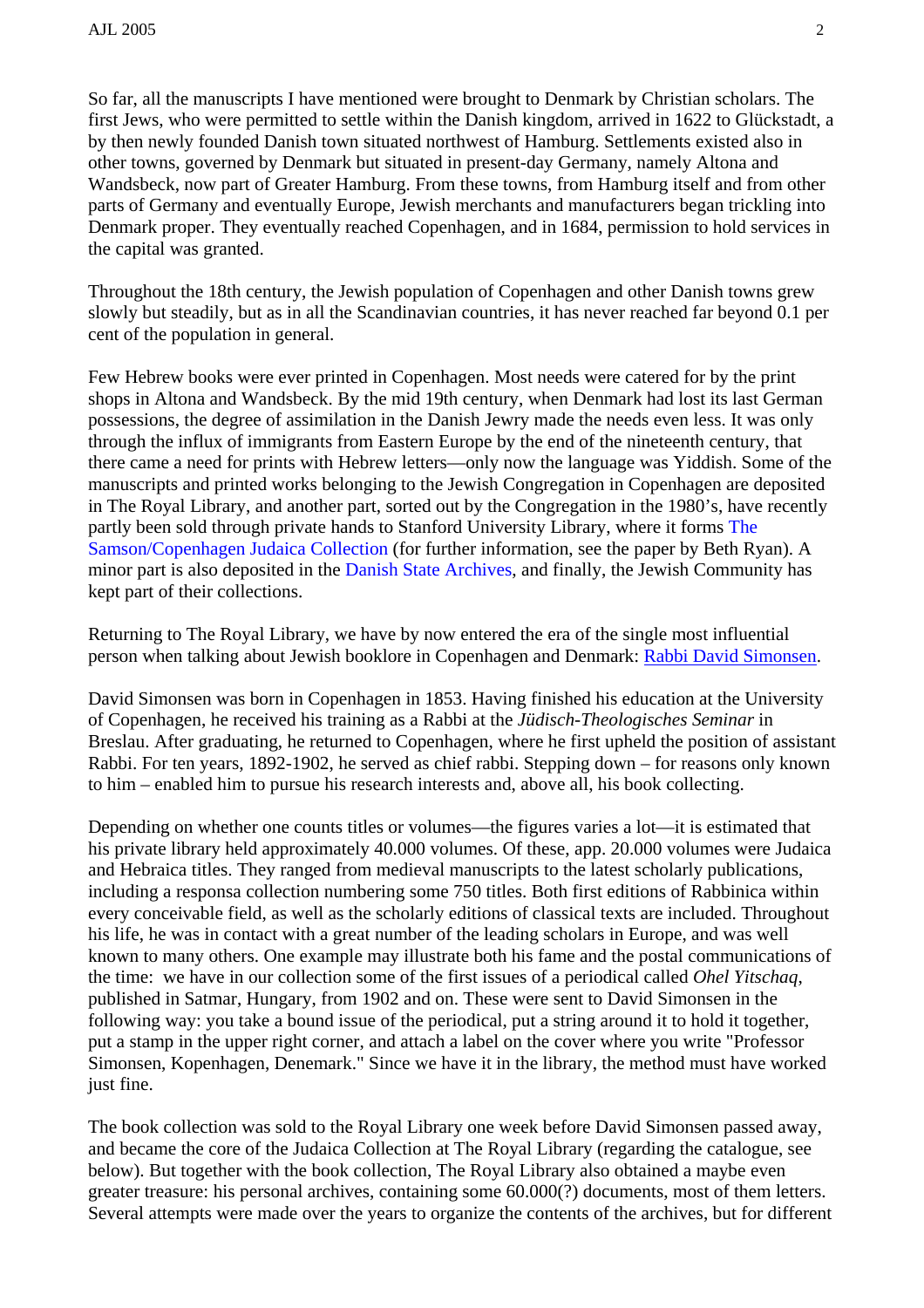reasons, none of them was completed. However, three years ago, the decision was made to allot the necessary resources, and in cooperation with our Manuscript Department, the first version of a register of the senders and addressees was made public in June 2004. This first version of the list includes some 4.600 names, and is available on-line on the [archives' website,](http://www.kb.dk/simonsen) where also a short biographical sketch over David Simonsen can be found.

David Simonsen was engaged in various and numerous Jewish organisations, dedicated to every possible need and interest, most of them philanthropic in nature. During World War One, he seems to have handled an immense number of connections and correspondence between organisations and families in the war-faring countries on different sides of the front. He also corresponded with "everybody" who was engaged in anything remotely Jewish in Europe, the United States and the then Palestine, as well as a number of Danish scholars and cultural personalities. The names range from a Danish Miss Abraham, over Albert Einstein, to the Zion War Orphanage in Jerusalem - and even further, taking into account the three additional letters of the Scandinavian alphabets... For anyone interested in Jewish Studies, genealogical studies, relief work and relief organisations, or, to but it bluntly, anything going on between 1880 and 1930, I strongly recommend a visit. There are also a couple of thousand documents in Hebrew, Yiddish and Slavic languages; the next phase is to add any names on these documents to the list.

What it looks like, when you keep 40,000 books and 60,000 papers in a two room flat, is amply demonstrated by this [photo of him and his wife](http://www.jewishlibraries.org/ajlweb/publications/proceedings/proceedings2005/jansson_DavidSimonsenandhiswife.jpg), taken in connection with the sale of the collection. The couple, who had no children, had to buy the neighbouring flat to have a place to live, and local lore has it that the building came to require extra support to prevent it from sinking into the ground.

Having been secured during the Nazi occupation by being "hidden" among the Orientalia Collections of the Library, the Judaica collection—now part of the Department of Oriental and Judaica Collections - has steadily grown through the almost 75 years, that have passed since this photo was taken. Today, it holds close to 40.000 titles, including app. 9.000 titles in Western languages printed before 1950. All more recent works in Western languages, as well as many older Judaica titles, belong to the main collection of the library. The manuscript collection contains more than 400 titles, contained in app. 300 volumes. There are also some 30 incunables (titles) and app. 350 16th century prints (titles). The total budget for 2005 for new monographs etc. (regardless of language) is app. USD 11.000 (DKK 64.500), to this is added the costs for periodicals and some electronic resources. The permanent staff consists of the present speaker, holding a position that includes a research part of 25%. To my help, I have a student assistant, or two, on an "on-and-off" basis, depending on the financial situation of the moment.

Having outlined the history of the collection, and thereby also its main groups of contents, I will now turn to what I perceive as the central problems and possibilities of the present time, namely preservation and accessibility. Our main preservation project, which will go on for another couple of years, is to give each volume printed before 1950 a custom-made acid free archival container box. This facilitates the handling of the volumes greatly, and will also reduce the variations in temperature and humidity. There has been talk of a "de-acidification" drive, but so far, the cost has been too high.

The same boxing has also been done for our manuscripts, but here we have also begun using the new possibilities that the Internet provides, which brings me to my other keyword: accessibility. So far, only one of our Hebrew manuscripts has been published as a digital facsimile, and that is the *Moreh Nevukhim* I mentioned earlier. Hopefully, this facsimile site will grow with further links, references and analyses, and thus become a centre for resources dealing with this manuscript. We are also planning to make other manuscripts available in the same way.

Accessibility is also a question of the users being able to find the books. In the ordinary on-line catalogues, we have been using Hebrew characters for a couple of years now. All records also